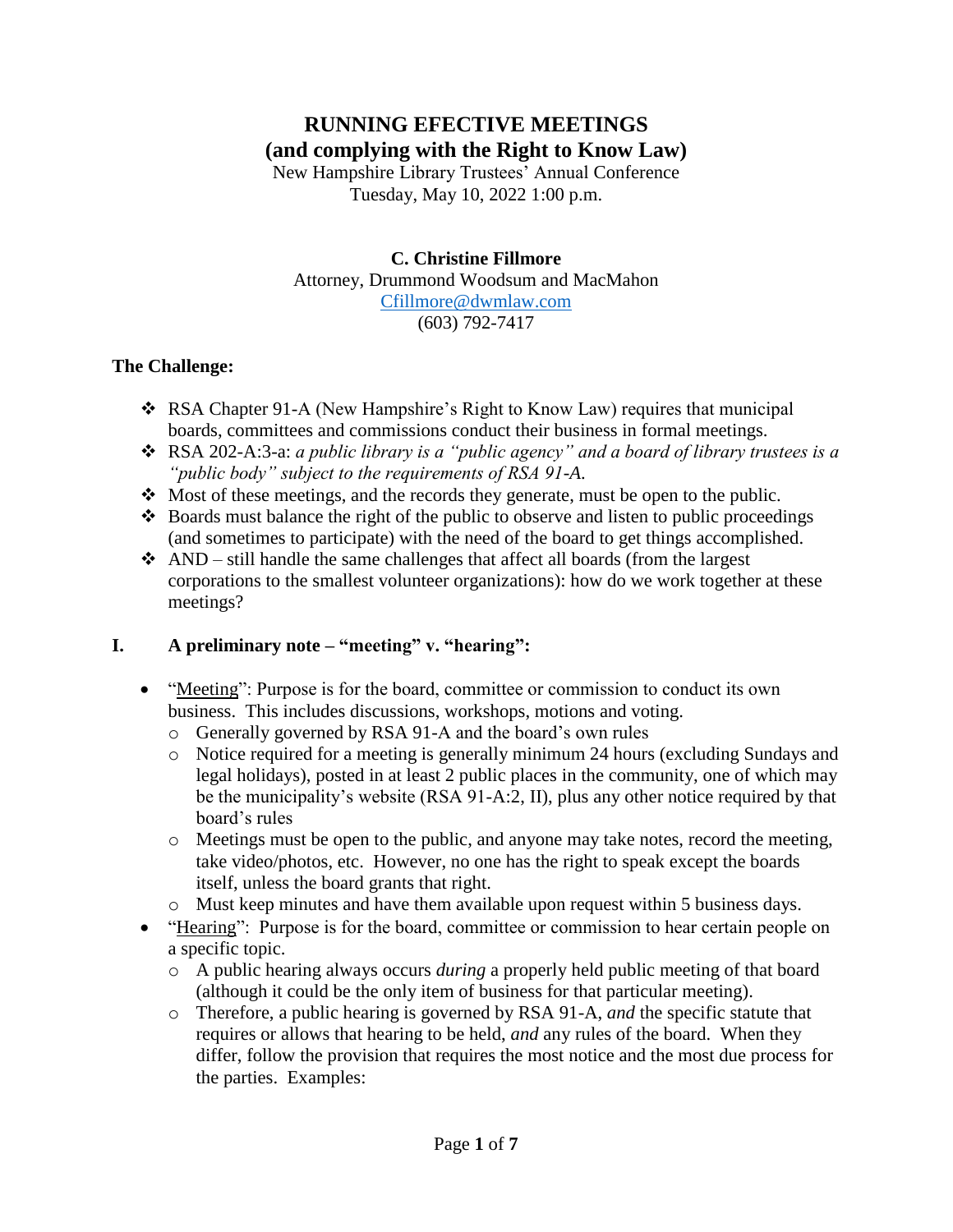- Library Trustees holding a hearing before accepting \$5,000 or more in unanticipated money under RSA 202-A:4-c, requires at least 7 days' notice published in the newspaper (plus ordinary posting)
- Library Trustees holding a public hearing under RSA 202-A:17 prior to terminating a library employee if such employee requests the hearing
- o Notice period is the greatest amount of time required by the applicable statutes/rules, and is likely to include not only posting, but also publication in the newspaper and notice mailed separately to certain parties.
- o Public hearings must be open to the public just like public meetings.
- o Consult the statute and rules to see who has a right to be heard.
- o Minutes must be kept, and the statute may require that they be filed in a particular place by a particular time, in addition to ordinary RSA 91-A requirements.
- Note: A public hearing is usually held *during* a public meeting; therefore, the chair should clearly state when the hearing opens and closes. Formally declare a public hearing open, then hear all the parties, then close the hearing and continue with the rest of the agenda (if any).

### *The rest of this information applies to public MEETINGS, rather than hearings, except where specifically noted. There are additional requirements for hearings and those requirements differ depending on the type of hearing involved. Always check the applicable statute!*

## **II. Agendas**

- Agendas are optional:
	- o No requirement to post an agenda, although many boards do.
	- o No requirement to follow agenda (but be careful with that).
- Agenda Guidelines:
	- o Include everything you want to accomplish, even the small things.
	- o Establish ground rules. Who gets to call a meeting, and how? Who creates the agenda? How do members propose adding things to it? If the public or staff may request to add items, how do they do that? Put this in your rules of procedure.
	- o Estimate the time required for each item.
	- o Consider a "consent agenda:" noncontroversial items all members have received and reviewed before the meeting (committee reports, minutes, correspondence received, etc.). Any member can request an item be removed from the consent agenda to be addressed and discussed separately. Otherwise, the board takes a single vote to accept/approve items on the consent agenda.
	- o Put quicker items toward the beginning of the agenda to build momentum.
	- o Are there availability constraints? Are you paying for someone's time?
	- o Rules may provide that no new item will be taken up after a certain time during an evening meeting (but this may mean items get bumped to the next meeting, or an additional meeting will be needed to meet deadlines).
- Deviating from the Agenda:
	- o If there is a public hearing on the agenda, try to stick to the advertised starting time and the order of the agenda (unless you've discussed it with the parties and all agree).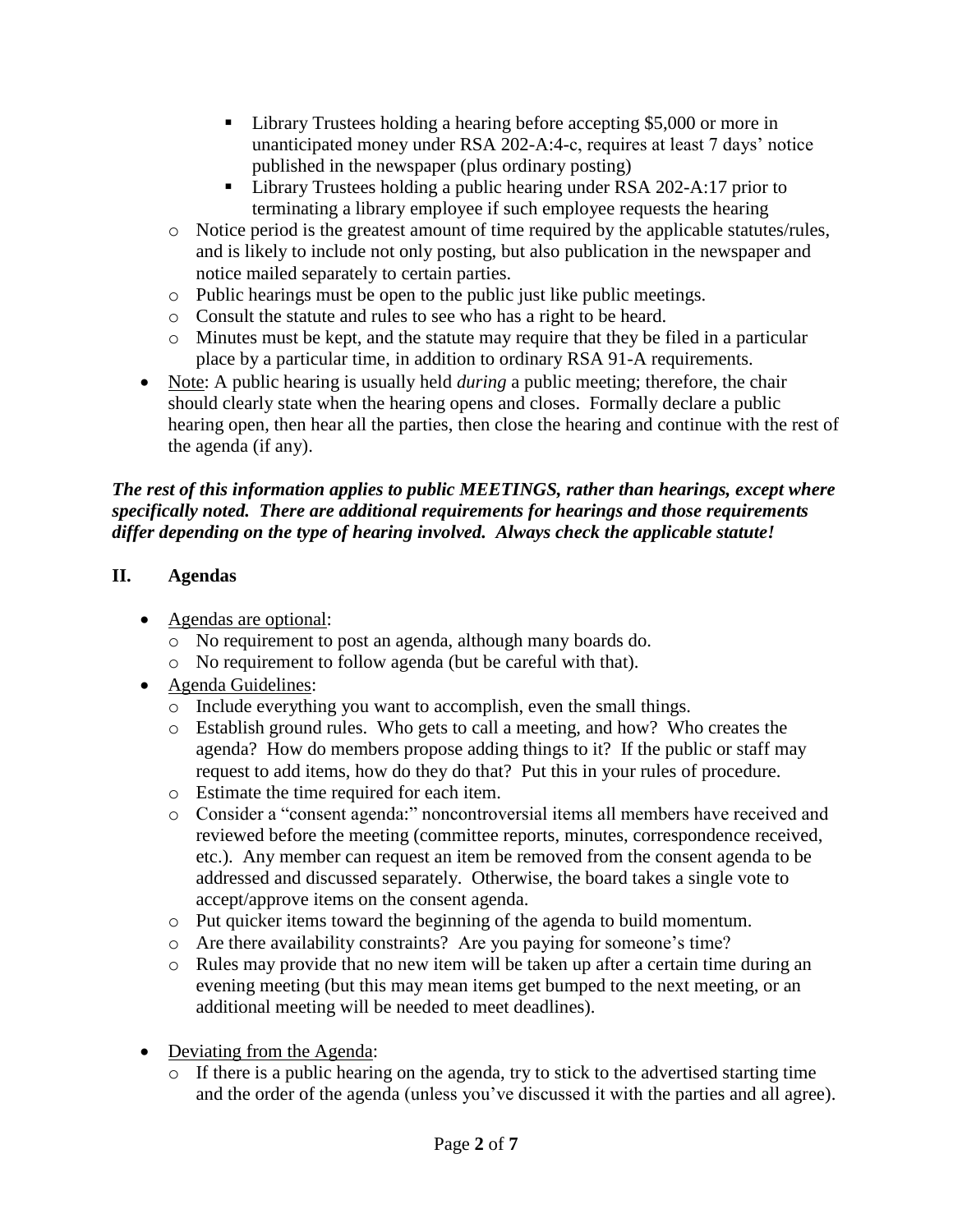- o For the rest of the agenda: legally, no requirement to follow the agenda as written or posted, no legal prohibition on adding or skipping items. However – make a good faith effort to follow the agenda unless there is a good reason. And if your rules of procedure address this issue, follow whatever your rules require! Playing games with the agenda is a way to lose public trust.
- o If you must skip, delay or table an item, state that clearly and note it in the minutes. Assign someone to follow up and get it on a future agenda, as appropriate.

### **III. Preparation – Set Your Board up for Success!**

- Circulate materials well in advance
- Make being prepared for the meeting part of the board culture.
	- o Expect that all board members will *read the packet* before the meeting!
	- o Make this part of your orientation, mention it at the meetings.
	- o Thank the members now and then for taking the time to read the material.
- Encourage members to think about their questions/comments before the meeting.
	- o Okay to send questions/comments to staff person (town administrator, board secretary) but NOT to other board members.
	- o Beware the inadvertent meeting! RSA 91-A:2-a (no discussion or deliberation outside a formal meeting). **Never** have email or other conversations among a quorum of the members unless you are in a properly held meeting.
	- o Circulating drafts of minutes or other documents before the meeting? Make sure all members know that they should either bring their comments or suggested edits to the meeting, or submit them ONLY to the chair or staff, never to the entire board
- Is the meeting packet public? Assume it is. Once documents are available to a quorum of the members, they are "governmental records" under RSA 91-A:1-a, III. If there are documents that may be confidential (such as legal opinions), consult your municipal attorney.

### **IV. Conducting the Meeting**

- Be on time and start on time!
	- o Always start the meeting promptly on time (if you have a quorum).
	- o End the meeting on time whenever you can. People are more likely to attend meetings they know will be run efficiently and accomplish things, because it is a lot more satisfying.
- Set clear ground rules
	- o For the board: who runs the meeting, how formal will it be, etc.
	- o For the public and other participants: will there be public comment? When will it occur? (See below)
	- o Apply rules consistently!!
	- o Hand out rules of procedure at the meeting, post on website, etc., but also a good idea to repeat them at the beginning of the meeting and as often as necessary during the meeting.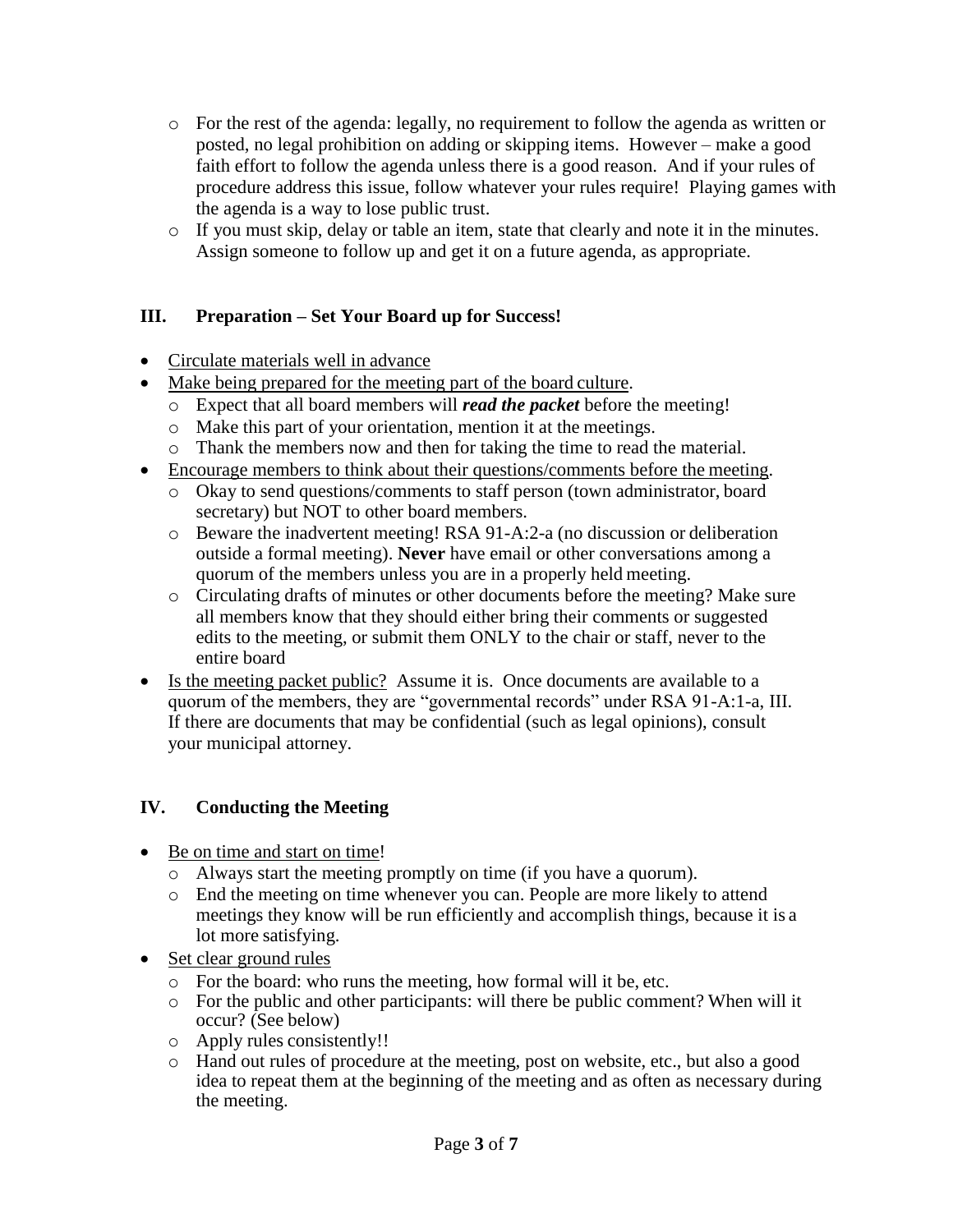- Stay on Topic
	- o The chair must set a good example, both with his/her own focus and by reminding others to do so as well:
		- ask to hold off-topic discussion to a later point in the agenda, if it is on the agenda
		- make a note to discuss it at a future meeting and then be sure to put it on a future agenda
		- **assign someone to follow up on that issue and then move on**
		- gently step in to return the discussion to the issue at hand.
- Don't ignore the minute-taker.
	- o RSA 91-A:2 and :3 require minutes of all public meetings and non-public sessions, including names of the members present and all other participants, a brief description of the subject matter discussed, anydecisions made and the names of members who made and seconded any motions.
	- o Set your minute-taker up for success! Pay attention to sound quality for recordings (if used), allow minute-taker to interrupt to ask for spelling, clarification, etc., don't speak over one another.
- It is not necessary to "read everything into the record."

Say that correspondence or comments were received, summarize important points if appropriate, and may ask that the document be attached to the minutes of the meeting (and do include it with the minutes wherever they are stored and posted).

Before you move to the next item:

Summarize any decisions that were just made, what the next steps are, who is responsible for them, and any deadlines that apply. Don't be afraid to do this again at the end of the meeting if things have changed along the way.

- Nonpublic Sessions.
	- o Use a checklist! A good form is available on the NHMA website
	- o Make sure that the all members are familiar with the requirements and limitations under RSA 91-A:3 regarding nonpublic sessions.
	- o Is the reason you want to enter nonpublic sessions on the list of exemptions? RSA 91-A:3, II.
	- o Motion to go into nonpublic session, state specific reason (citing to statute), roll call vote, majority required.
	- o Discussion in nonpublic session may ONLY cover the reason stated in the motion to go into nonpublic session.
	- o Minutes must reflect how each member voted on any votes taken during nonpublic session.
	- o Back in public, 2/3 vote needed to seal minutes, only for certain reasons.
	- o *NEW*: As of 1/1/2022, for all nonpublic sessions going forward, board must maintain a list of any nonpublic minutes which have been sealed (date/time of that session, specific reason for nonpublic session, date of vote to seal minutes, date of any vote to unseal (if any).
	- o *NEW*: As of 1/1/2022, any minutes sealed regarding acquisition, sale, lease of property must be unsealed as soon as possible after transaction has closed or body decides not to proceed with it.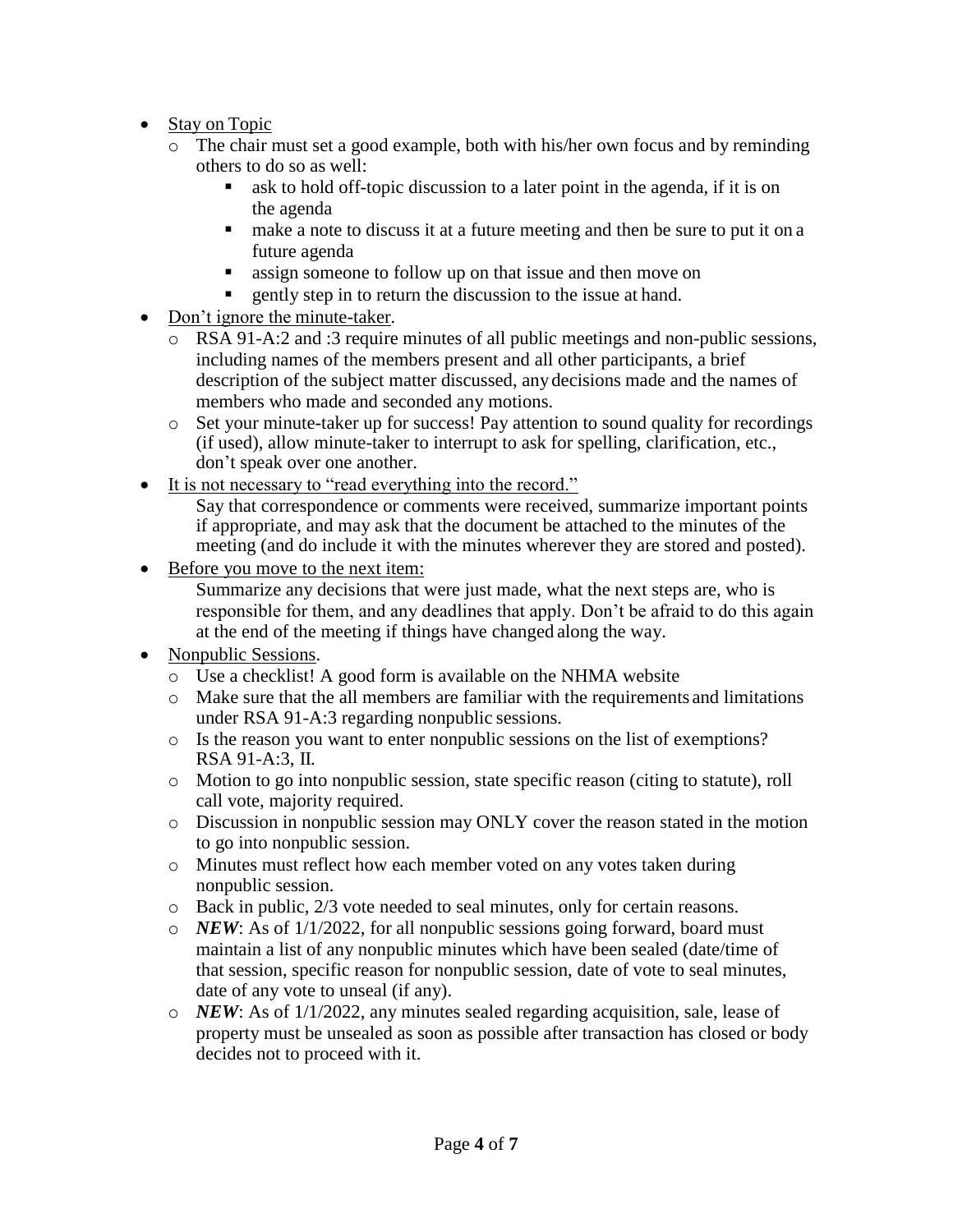### **V. Virtual and Remote Meetings**

- Electronic participation of board members in meetings:
	- o Adopt a policy!
	- o RSA 91-A:2, III gives a board the option to allow members to participate remotely, but it is not required.
	- o Member may only participate remotely if physical attendance is "not reasonably practical," and the reason must be stated in the minutes.
	- o That member may vote.
	- o Except when the chair determines there is an emergency, a quorum of the members must be physically present. ("Emergency" here means that immediate action is imperative and the physical presence of a quorum is not reasonably practical within the period of time requiring action.") Nature of the emergency must be included in the minutes.
	- o Public must be able to "discern" remote participation at the meeting site, and members must be able to hear and speak with each other simultaneously. (speakerphone, Skype, Zoom, MS Teams, etc.)
	- o NO meetings via e-mail.
- BOARDS MAY **NOT** MEET ENTIRELY VIRTUALLY:
	- o End of pandemic state of emergency in mid-2021 also ended the temporary authority for municipal boards to meet virtually.
	- o There must be a physical meeting place, open to the public to attend, and a quorum of board members must be in the room except in qualifying emergency.
	- o Boards may (but are not required to) allow the public to follow the meeting by any virtual, electronic means they like, but it is not a substitute for having the meeting room open to the public.
		- o Zoom, Microsoft Teams, streaming on Facebook, YouTube, local cable channel, telephone line to call in and listen, etc.
		- o No requirement to allow public to talk via a remote method

### **VI. Respect and Decorum**

- It all starts with you!
	- o It is not just about managing the public at meetings; it is just as important (if not more so!) for board members to conduct themselves properly.
	- o Treat one another courteously even if you don't like each other.
	- o Listen to what other people are saying.
	- o Don't interrupt or talk over one another.
	- o Don't have side conversations with your neighbor.
- The chair should try to engage every member.
	- o If one member is monopolizing the discussion, chair can say "I'd like to make sure we hear from everyone, do you have anything you'd like to add, [*name*]?"
	- o When deliberating, the chair might consider waiting to express their opinion until other members have spoken (encourage all to contribute to discussion).
- Resist getting defensive.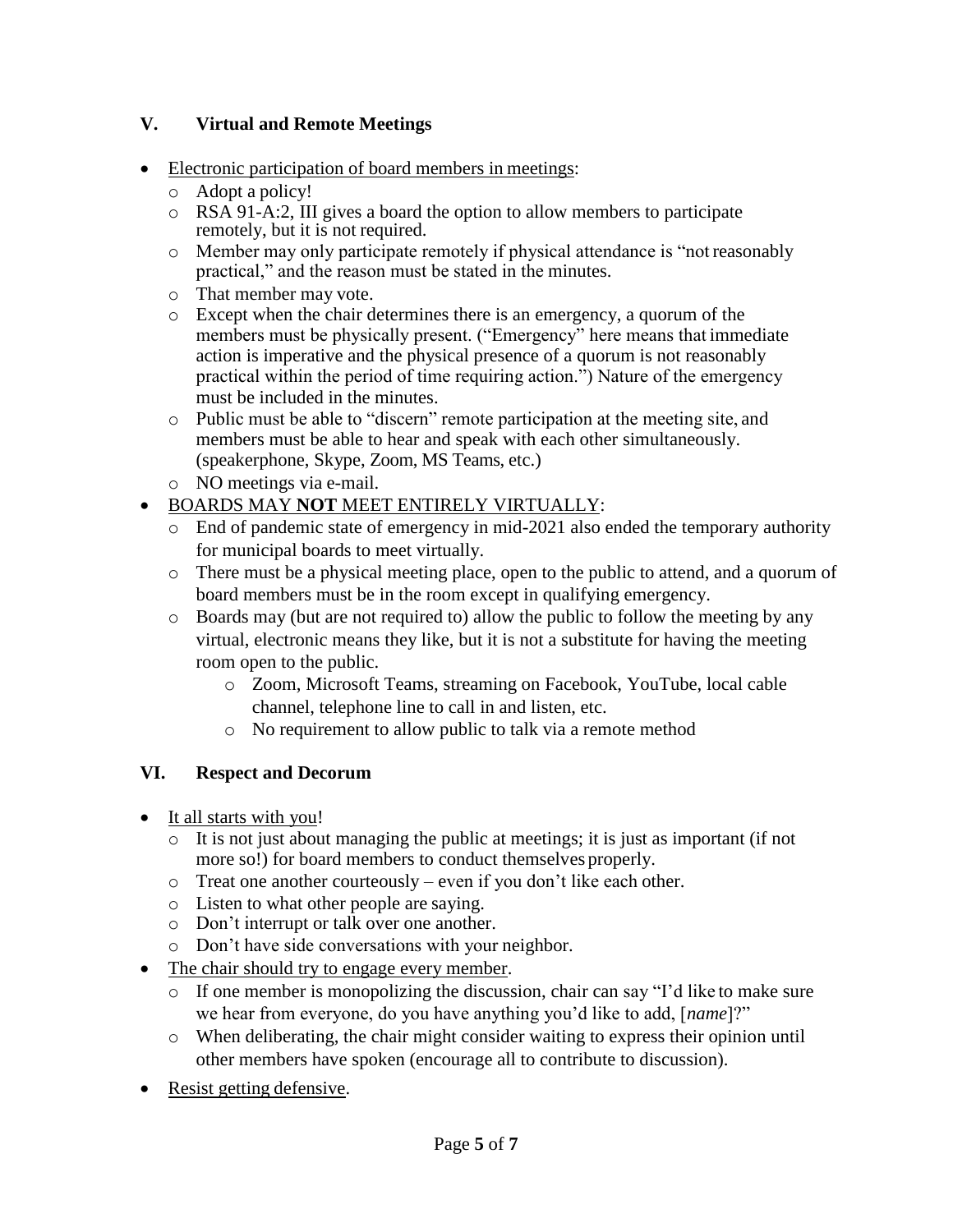- o "I don't knowbut I'll find out" is a perfectly acceptable response when you don't know the answer to a question. Assign someone (maybe yourself) to find out and follow up later. "That's a good question," "that's an interesting point," "does anyone have thoughts on that?"
- o If someone is challenging your opinion or view, remember that this is theprocess. It does not need to be personal, and it takes two people to have an argument. Don't argue back.
- PUT THE CELL PHONE AND TABLET DOWN.
	- o Remind everyone at the beginning of every meeting to silence their phones.
	- o If you can, leave it in your pocket/purse/bag.
	- o If you must be on-call for emergencies (real emergencies), put it on vibrate.
	- o Consider banning phones altogether during meetings.
- Remember why you are there and pay attention.
	- o Do not play games, check or answer email or texts, use snapchat, check Facebook or Instagram or the news. If you are asked to look something up during the meeting that's okay but playing on your device is just as bad as taking out a book to read.
	- o Don't pass notes to one another during the meeting that others don't get to share.
- Do not text/email/DM one another during the meeting.
	- o Not only is this rude, but it may violate RSA 91-A (discussions at a public meeting must be public).
- Assume you are being recorded and/or livestreamed at all times.
	- o RSA 91-A:2, II: "Any person shall be permitted to use recording devices, including but not limited to tape recorders, cameras, and videotape equipment" at public meetings.
	- o No one must tell you they are recording you with their phone or any other device.
	- o No one has a reasonable expectation of privacy at a public meeting.
	- o Assume that what you do at this meeting is being streamed live on Facebook or that it will be on YouTube by the time you get home.
- Imagine your meeting from the observer's point of view.

### **VII. Public Comment**

- When is it required?
	- o As a public hearing check the statute that governs your hearing. It may specify particular parties who get to be heard. If it doesn't, assume it means anyone is entitled to be heard.
	- o At a public meeting not required! The public has the right to attend, watch/listen, take notes, record or photograph themeeting. However, no law or constitution gives the public the right to *SPEAK*. That only exists *if you give it to them*.
- Establish rules in advance for public comment.
	- o Explain the rules clearly to everyone at every meeting. Repeat as necessary.
	- o Apply all rules fairly, equally, and consistently.
	- o If you are going to accept public comment at a point in the agenda, try to be consistent from meeting to meeting if you can.